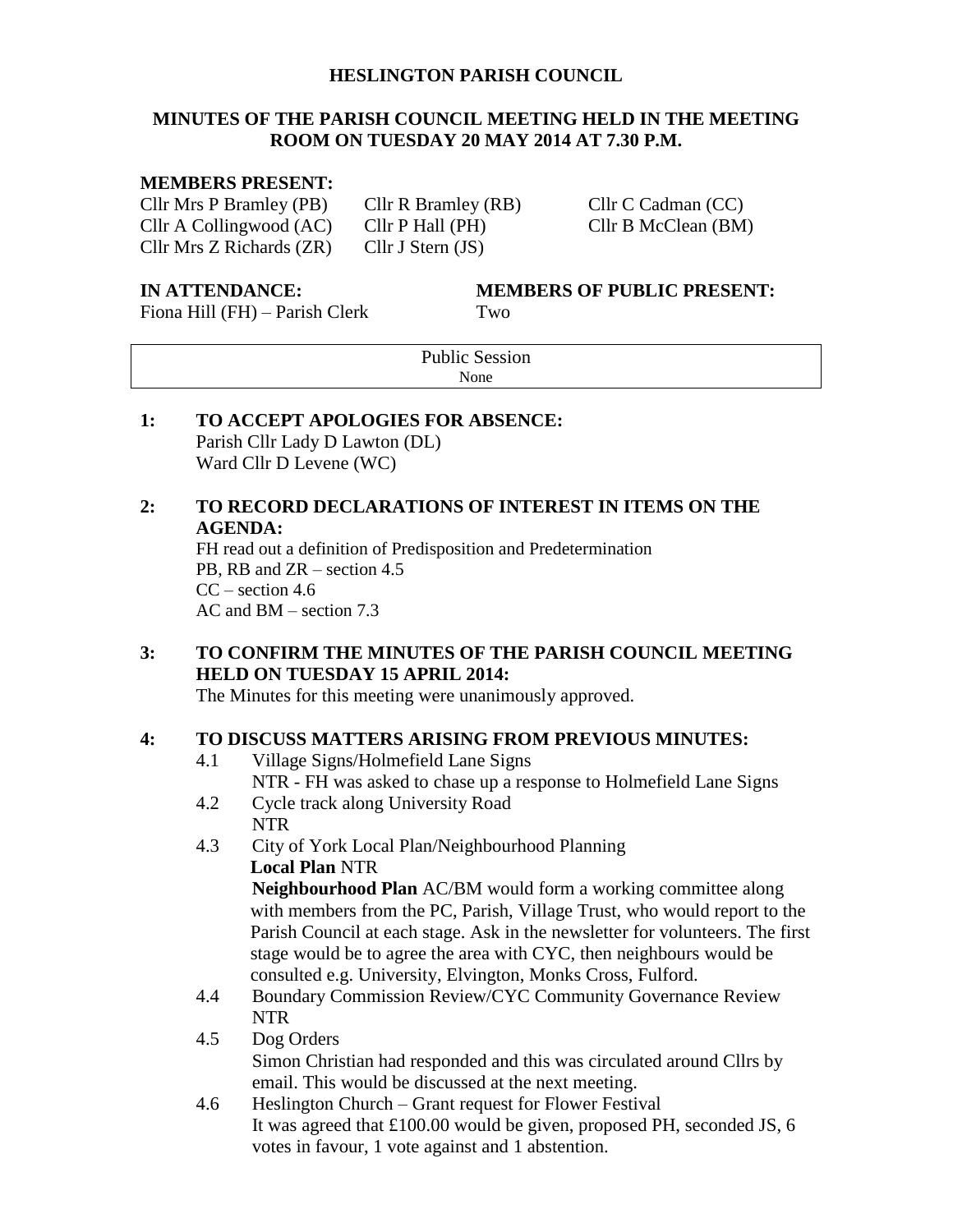# FH had obtained street naming information from the CYC website and forwarded it to Mr Holden.

### **5. TO DISCUSS, IF NECESSARY, LONG-STANDING MATTERS:**

5.1 Appearance of village/Severe Weather Issues

CYC had agreed to provide a dog bin on the Outgang and York University would empty it. Professional dog walkers are a nuisance, who do not clear up after the dogs and the Parish Council would keep a watching brief on this matter. FH would ask Halifax Estates if they could put up signage and York Pride would be asked for advice.

5.1.1 Daffodils & Dandelions on verges along Main Street This was discussed at length and it was eventually agreed that PB would ask CYC to cut down the daffodils as quickly as possible, within two weeks of flowering, proposed JS, seconded RB, 6 votes in favour, 2 votes against.

5.1.2 Request for additional litter bin along Main Street

FH was asked to write to Barclays asking them to provide a receipt bin under their cash machine. It was agreed to ask Barclays whether a bin could be positioned on the railings, and if so whether CYC could provide a bin. The residents who requested it would be responsible for emptying it. The Parish Council would keep a watching brief on this issue. 5.1.3 Request for bollards on verge near The Lodge Residential Home

It was unanimously agreed against installing bollards on this verge.

5.2 Highway Matters

FH would ask CYC to conduct their periodic review at lunch time (1230- 1330) and Cllrs BM and JS would attend.

- 5.3 University of York/HMO's
- NTR
- 5.4 Elvington NTR
- 5.5 Communication Website/ Newsletter/Broadband Spring newsletter 2014 wording agreed
- 5.6 Yorkshire Marathon NTR

#### **6: TO RECEIVE ANY MATTERS RAISED BY MEMBERS OF PUBLIC:** None

# **7: TO REPORT AND MAKE RELEVANT RECOMMENDATIONS ON NEW PLANNING APPLICATIONS:**<br>Letter A: We support the application

```
Letter A: We support the application
Letter B: We have no objections
              We do not object but wish to make comments or seek safeguards as set out overleaf
Letter D: We object on the planning grounds set out overleaf
7.1 14/00816/FUL Flat A, Edens Court
Letter B Unanimous
7.2 14/00857/FUL Lowfield House, Main Street
Letter B Unanimous
7.3 14/00924/FULM B&Q, Osbaldwick Link Road
Letter A - Proposed: JS, Seconded: BM, 5 votes in favour, 3 votes against*
The Parish Council feel strongly that for reasons of safety, there should be a 
proper crossing controlled by lights.
*PB wished it to be recorded that she voted against the proposal due to her 
concerns for the demise of local shops in the Osbaldwick, Badgerhill areas
```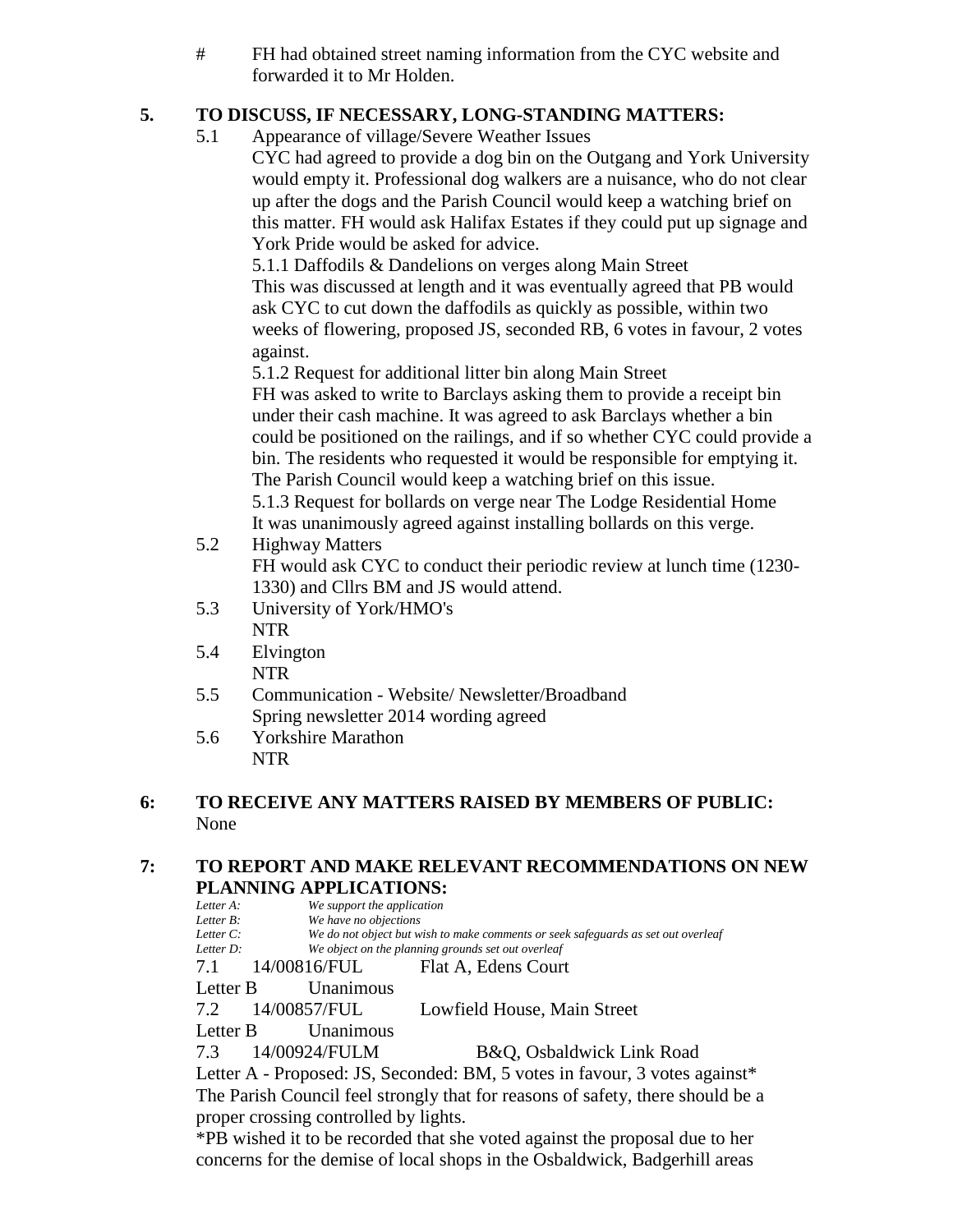Letter B Unanimous

7.4 14/00933/FUL Wentworth College, Wentworth Way

7.5 AOD/14/00120 Germany Back Consultation

It was agreed by a majority (7 votes in favour, 1 vote against - AC) to respond as follows: It's vitally important that the archaeological work is carried out to the appropriate standards especially with regard to the Battle of Fulford - an event of such huge significance for York. The process should be transparent and the public should be fully engaged throughout. The public events and open days should be detailed and must be adequate to ensure full public participation.

### **8. TO RECEIVE PLANNING DECISIONS BY CITY OF YORK COUNCIL:**

| 8.1 | 13/03868/FULM | Sports Centre, Heslington Lane | Approval |
|-----|---------------|--------------------------------|----------|
| 8.2 | 14/00582/FUL  | <b>Electronics</b> Dept        | Approval |

8.3 14/00706/FUL Midgeley House Approval

#### **9: TO RECEIVE REPORTS FROM REPRESENTATIVES OF FOLLOWING OUTSIDE BODIES:**

- 9.1 Ward Cllr David Levene NTR
- 9.2 North Yorkshire Police See Minutes for Annual Parish Meeting 9.3 Heslington East Community Forum
	- Minutes of meeting on 24 March 2014 circulated around Cllrs by email
- 9.4 Good Neighbours Forum NTR
- 9.5 Ouse and Derwent Drainage Board NTR
- 9.6 Sportsfield NTR
- 9.7 York Environment Forum NTR
- 9.8 Alms Houses NTR
- 9.9 The Meeting Room NTR

### **10: TO REPORT ANY NEW CORRESPONDENCE RECEIVED BY THE COUNCIL:**

10.1 CYC Hackney Carriage Consultation

FH was asked to write thanking them for the opportunity to respond, but that the Parish Council had no comment.

Rural Action Yorkshire had written regarding subscriptions and in was unanimously agreed the Parish Council would now renew

#### **11: TO REPORT MATTERS RAISED BY MEMBERS:**

11.1 Cllr McClean – Request to CYC for an Article 4 (2) Direction for the Conservation Area BM read out information about Article 4 (2) Directions. It was unanimously agreed, proposed BM, seconded JS that the Parish Council should write to CYC applying for an Article 4 (2) Direction regarding changes to property frontages within the Conservation Area.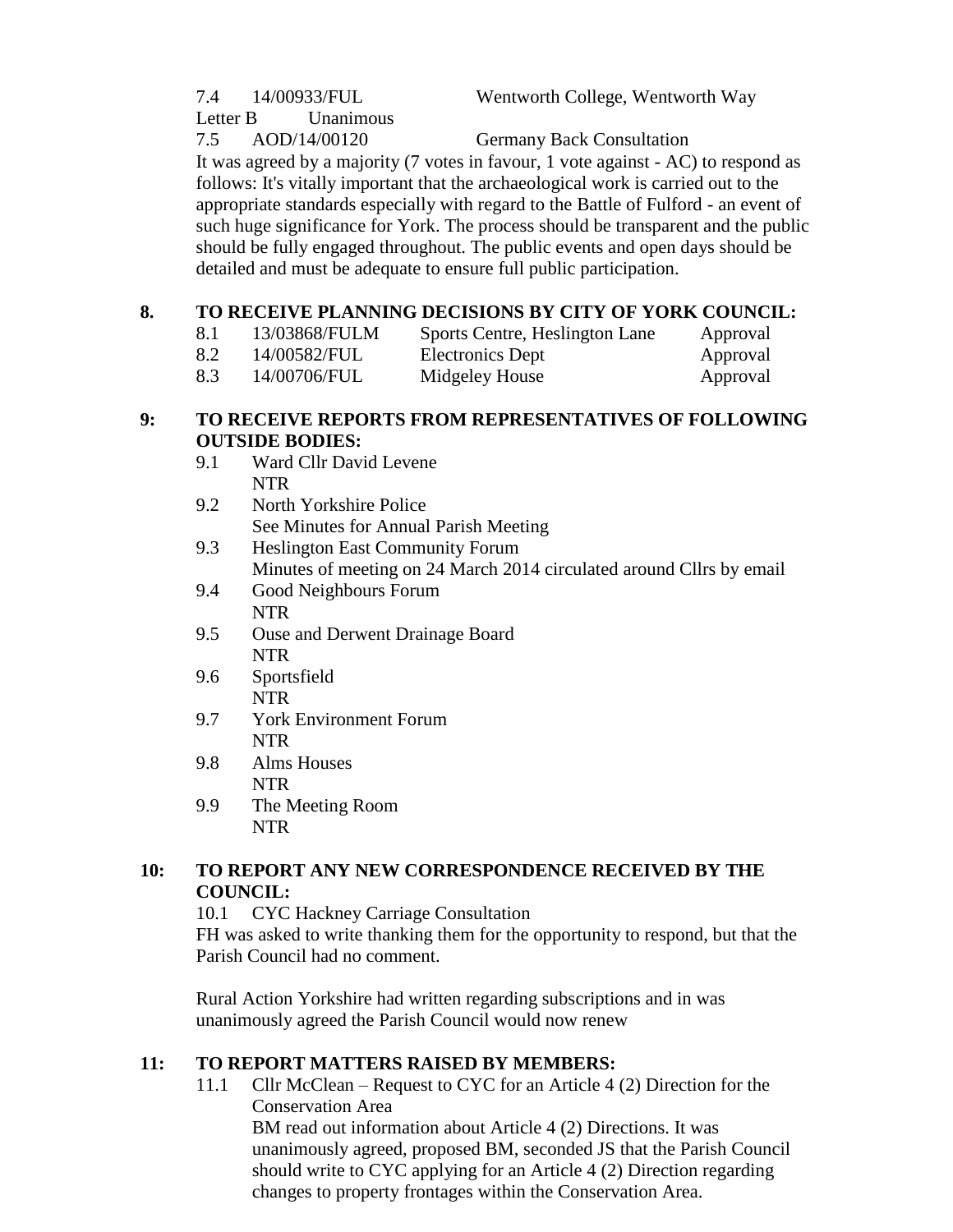11.2 Cllr Stern – V.D.S. request to CYC to underplant Church Field with saplings It was unanimously agreed that the Parish Council would ask Gordon Eastman, York University to look at the mature trees along Church Field and advise if saplings could be planted alongside for future generations. 11.3 Cllr McClean – Motorbike on The Outgang, bridleway between golf

course and Tillmire It was agreed that the Parish Council would keep a watching brief on this matter.

#

Cllr P Bramley read out her notes from the meeting hosted by Julian Sturdy15-05-14 REPORT - Checked by J.Sturdy

Mostly on the Local Plan Julian said

There has been confusion within CYC and information provided has constantly changed.

This next consultation is on changes and/or additions to the  $1<sup>st</sup>$  consultation. It doesn't mean that the previous sites have gone away. PC and York residents should write to reiterate their previous points. The 6 week consultation is now due out by the end of the month.

Then CYC will do the  $3<sup>rd</sup>$  and final consultation but at that stage arguments can be made but no changes will be made. All correspondence will be sent to the Inspector. Julian was very concerned that CYC said that they expected to get the 3rd consultation out 2 weeks after the close of the 2nd.His response to CYC was he felt the implication of that was that either they had already made the they final decision or were not going to give due consideration to responses. He also advised against the final consultation coming out over summer.

He felt the major issues with the proposed new "towns" were still

Flooding

Infrastructure – impact on traffic

One access not achievable- further access add to traffic – strangle the movement into and out of the City

Huge growth – unsustainable

Figures are over allocated for housing and Business development (higher than Arrup) Not in line with Regional Spatial Strategy that York has previously considered when dealing with Planning Applications

Green Belt provides the setting for York Whether needed for the city Impact on Local Community

Heslington Ward Team Meeting 15-05-14

PB attended. YUSU intend to promote safer cycling to new/non English students. YUSU dropping flyers around village, farms and surrounding communities re social events on campus Some family friendly and open to residents.

"Welcome to Students and Residents "Sat 18<sup>th</sup> Oct 12-4pm if Church free. TBC